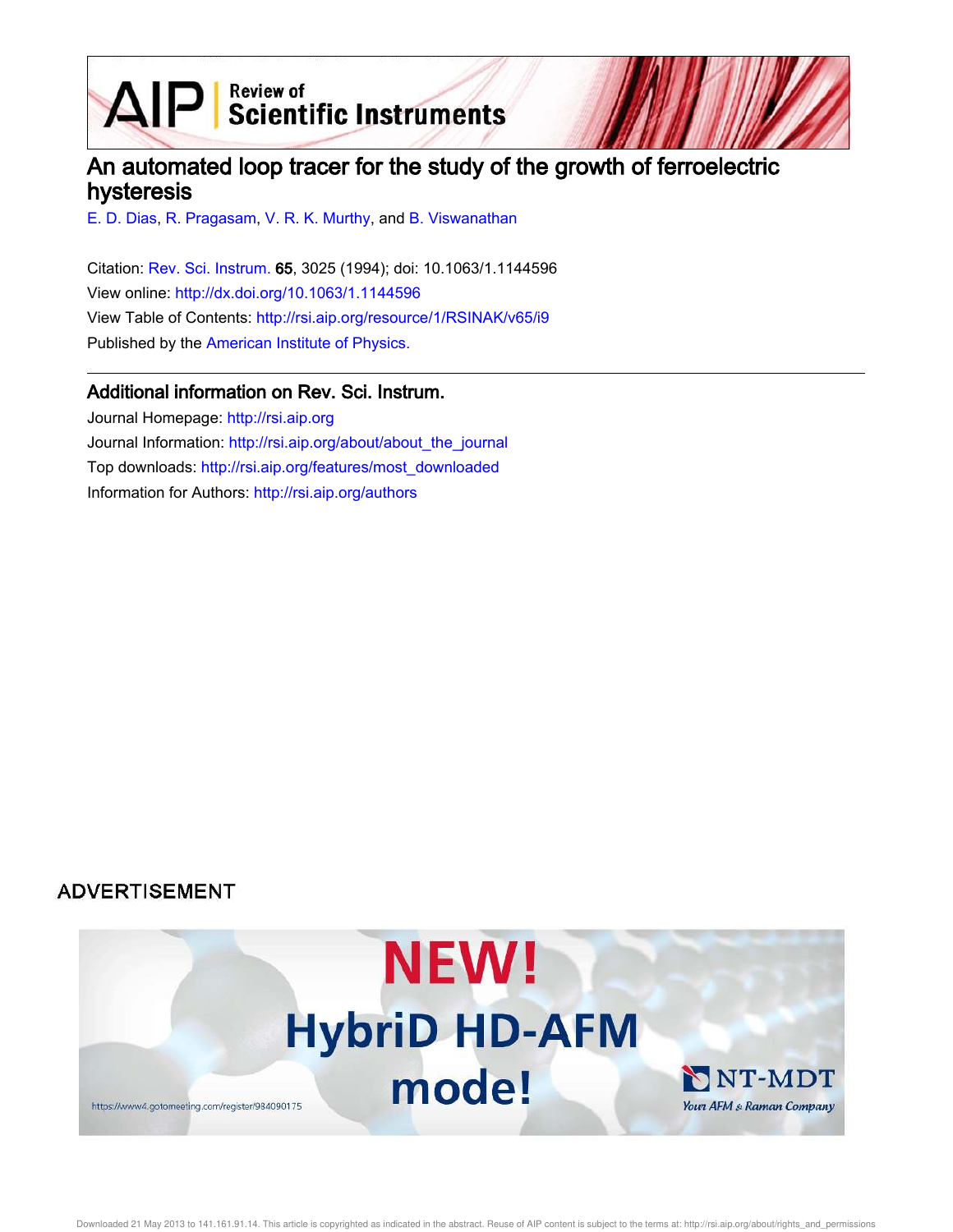## An automated loop tracer for the study of the growth of ferroelectric hysteresis

E. D. Dias, R. Pragasam, and V. R. K. Murthy Department of Physics, Indian Institute of Technology, Madras-600 036, India

B. Viswanathan

Department of Chemistry, Indian institute of Technology, Madras-600 06, India

(Received 14 February 1994; accepted for publication 21 April 1994)

An automated ferroelectric hysteresis loop tracer, developed using an INTEL 8085 microprocessor is described. This setup can be used to study the growth of a hysteresis curve at any desired temperature instantaneously after the application of a field. Since the setup allows the storage of data for each cycle of the applied field, this can be used to study the response of ferroelectric domains in an applied alternating field with time on unpoled or poled samples. The setup is interfaced with a personal computer to obtain directly the values of loop parameters.

#### 1. INTRODUCTION

A Sawyer-Tower circuit, based on charging a known capacitor with the charge developed across the sample,  $1-5$  or its modified version,  $67$  which compensates for both the finite conductivity and capacitance of the sample is conventionally used for measuring hysteresis properties of ferroelectric materials. In these methods, the loop is displayed on a CR0 screen and the data are not stored or plotted and hence cannot be retrieved subsequently. Glacer et  $al$ <sup>8</sup> have overcome this difficulty by introducing a circuit which compensates for both the conductivity and capacitance of the sample and plotting the loop on a  $X-Y$  plotter. Digital technology has also been employed to study the change of loop parameters as a function of time and  $\text{field.}^{9,10}$ 

In this paper, the development of an automated loop tracer constructed using an INTEL 8085 microprocessor is described. In the conventional hysteresis loop measurement

using a cathode ray oscilloscope (CRO), one would miss the information on the influences of mobile space charges, domains and aging, the degradation of ferroelectric properties, on the growth of the hysteresis curve after the application of the field.<sup>10</sup> The advantage of this setup is that the measurement can be done instantaneously after the application of an electric field at any given temperature, which can be programmed, for any number of cycles of the applied field with required delay between each measurement and the data can be stored.

The provision for interfacing with a personal computer (PC) enhances the advantages of this setup to store a lot of data and can be used to calculate the values of remanent polarization, coercive field, and hysteresis loss directly.

The paper, in the following sections, explains the construction of the hysteresis loop tracer, flowchart, system overview, and the advantages of the setup, using the data



FIG. 1. Block diagram of the automated hysteresis loop tracer.

Downloaded 21 May 2013 to 141.161.91.14. This article is copyrighted as indicated in the abstract. Reuse of AIP content is subject to the terms at: http://rsi.aip.org/about/rights\_and\_permissions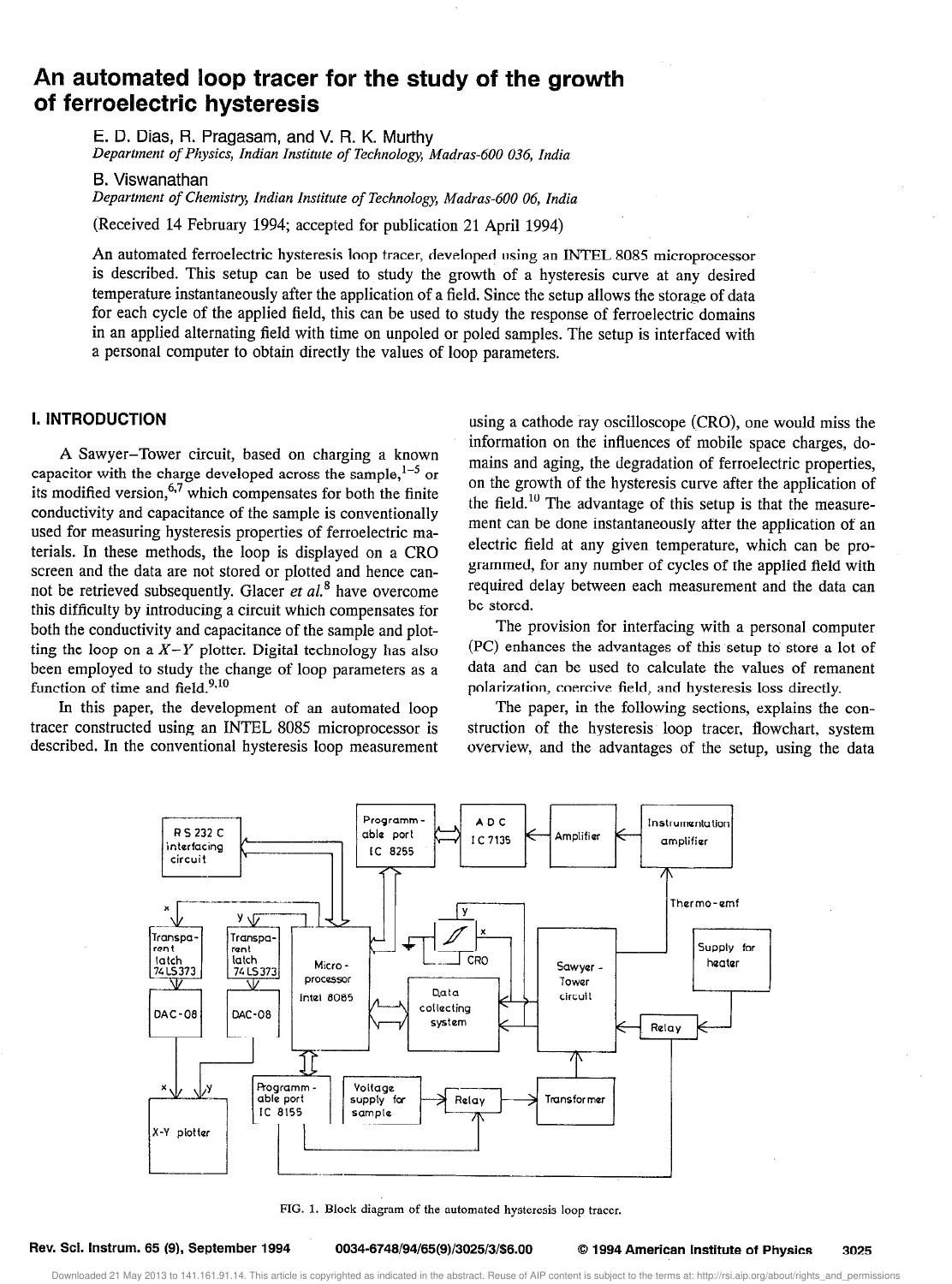

FIG. 2. Flowchart of the overall functioning of the measurement setup.

obtained from the measurements on ceramic barium titanate, respectively.

#### II. SYSTEM OVERVIEW

The block diagram of the setup is given in Fig. 1. The setup starts functioning by measuring the temperature of the sample and controlling the heating to reach the required set temperature. After stabilizing the temperature for the required time, the processor triggers a relay connected to the voltage source for applying the field across the sample.

 $X$  and  $Y$  outputs of a prototype Sawyer-Tower circuit are the  $X$  and  $Y$  inputs to an oscilloscope as well as to an analog to digital converter (ADC) through buffer circuits and a processor controlled analog switch (Quad Analog switch MC14066). Knowing the number of data points collected per each cycle for a given frequency, the microprocessor is programmed to collect the digitized  $X$  and  $Y$  data for each cycle with the specified delay between the cycles. The processor stores the  $X$  and  $Y$  data in separate memory locations of a 2K-RAM (6264, static RAM). Then the processor switches off the field applied across the sample and switches on the heater so as to reach the next programmed temperature and at this temperature the data is collected again. Since the sample is already subjected to a field required for saturation the virginity of the sample would have been lost. Accordingly, there is a provision for selecting the sequences for heating the sample, Either the sample is heated above the transition temperature, to depolarize and release the internal stresses developed by the applied field during the measurement, and cooled to the next required temperature or the sample is directly heated to the next required temperature. The detailed functioning of the setup is shown in the flowchart given in Fig. 2.

After the measurement, the data is sent through two digital to analog convertors (DAC) to a  $X-Y$  plotter (Digital Electronics Ltd., model 2000). The parameters are then calculated from the curve. Otherwise, if a PC is attached, the data is transferred to the PC through RS-232C for calculating the parameters automatically.

### Ill. COLLECTION OF THE DATA USING A SINGLE ADC AND THE CALCULATION OF LOOP PARAMETERS

The detailed block diagram of the ADC circuit and the interface with the processor are given in Fig. 3. Both the  $X$ and Y inputs are converted to digital data by using a single ADC constructed using a successive approximation register (National Semiconductor MM74C905). The DAC (DAC 08), connected to the output of the successive approximation register is functioning in unipolar mode. The bipolar data from the Sawyer-Tower circuit are added with a known sufficient DC bias to shift the negative voltage to positive. During computation of the loop parameters the added bias voltage is suitably corrected for.

The ADC circuit functions as follows: The ADC is connetted to the processor in I/O mode. The assembly level. language program (for 8085) for collecting the data through the ADC starts by initializing a programmable timer (IC 8253) for a required delay between successive data. Minimum delay must be at least equal to the conversion time of the ADC. After the required delay, the timer sends a signal which is connected to the ADC through 74LS123, which is a dual retriggerable one-shot device with clear and comple-



FIG. 3. Block diagram of the ADC used for collecting the hysteresis loop data.

Downloaded 21 May 2013 to 141.161.91.14. This article is copyrighted as indicated in the abstract. Reuse of AIP content is subject to the terms at: http://rsi.aip.org/about/rights\_and\_permissions